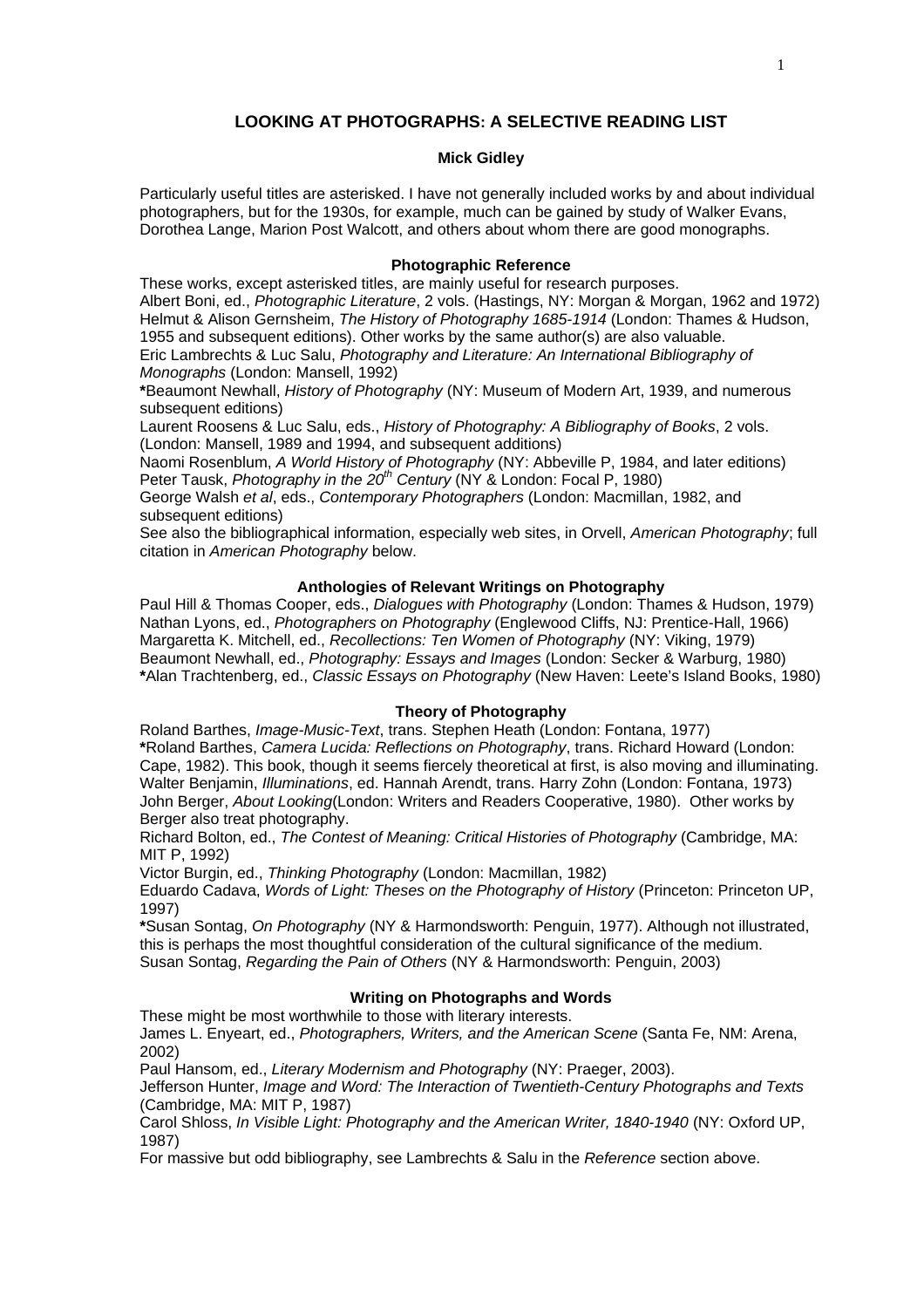#### **Technologies**

Reese V. Jenkins, *Images and Enterprise: Technology and the American Photographic Industry* (Baltimore & London: Johns Hopkins UP, 1976)

Estelle Jussim, *Visual Communication and the Graphic Arts: Photographic Technologies in the Nineteenth Century* (NY: Bowker, 1974). This offers very clear explanations of all the various processes –calotype, ambrotype, etc.

See *The Camera* (and other works) in the multi-volume Life Library of Photography (1970-72) See works by Gernsheim and Newhall listed in the *Reference* section above.

### **Looking at Photographs: Aspects of Form**

\*John Berger, *Ways of Seeing* (London: Penguin and the BBC, 1971) \*John Szarkowski, *The Photographer's Eye* (NY: Museum of Modern Art, 1966). An excellent short introduction to photographic seeing.

### **American Photography in General**

Judith Fryer Davidov, *Women's Camera Work: Self/Body/Other in American Visual Culture* (Durham & London: Duke UP, 1998)

Robert Doty, *Photo-Secession: Photography as a Fine Art* (Rochester, NY: George Eastman House, 1960)

James Enyeart, ed., *Decade by Decade: Twentieth-Century American Photography* (Boston & London: Bullfinch P of Little, Brown, 1989)

\*James Guimond, *American Photography and the American Dream* (Chapel Hill: U of North Carolina P, 1991). Particularly useful for historians.

Weston J. Naef, *The Collection of Alfred Stieglitz* (New York: Viking, 1978)

David E. Nye & Mick Gidley, eds., *American Photographs in Europe* (Amsterdam: VU UP, 1994) Miles Orvell, *The Real Thing: Imitation and Authenticity in American Culture, 1880-1940* (Chapel Hill: U of North Carolina P, 1989). A cultural history with photography at its core.

\*Miles Orvell, *American Photography* (NY & Oxford: Oxford UP, 2003). Perceptive book that also contains an excellent list of web sites.

Richard Rudisill, *Mirror Image: The Influence of the Daguerreotype on American Society* (Albuquerque: U New Mexico P, 1971)

Robert Taft, *Photography and the American Scene* (1938; NY: Dover, 1964)

\*Alan Trachtenberg, *Reading American Photographs: Images as History, Mathew Brady to Walker Evans* (NY: Hill & Wang, 1989). Can be hard going, but this is now the standard work on the history/photography interface in the US.

William Welling, *Photography in America: The Formative Years 1839-1900* (NY: Thomas Crowell, 1978)

Laura Wexler, *Tender Violence: Domestic Photography in an Age of Imperialism* (Princeton: Princeton UP, 2002)

#### **Photographic Genres: Landscape, especially American**

\*Mick Gidley & Robert Lawson-Peebles, eds., *Views of American Landscapes* (Cambridge & NY: Cambridge UP, 1989). See especially the Foreword by Leo Marx and the Introduction for *ideas* of landscape.

Mick Gidley & Robert Lawson-Peebles, eds., *Modern American Landscapes* (Amsterdam: VU UP, 1995)

Peter Bacon Hales, *Silver Cities: Photography and American Urbanization* (Philadelphia: Temple UP, 1984)

Peter Bacon Hales, *William Henry Jackson and the Transformation of the American Landscape* (Philadelphia: Temple UP, 1988)

Estelle Jussim & Elizabeth Lindquist-Cock, *Landscape as Photograph* (New Haven & London: Yale UP, 1985)

Weston J. Naef & James N. Wood, *Era of Exploration: The Rise of Landscape Photography in the American West, 1860-1885* (Boston: New York Graphic Society for the Albright Knox Art Gallery and The Metropolitan Museum of Art, 1975)

Barbara Novak, *Nature and Culture: American Landscape and Painting* (NY: Oxford UP, 1980). Includes photography, and is conceptually important.

Sandra S. Phillips, Richard Rodriguez, *et al.*, *Crossing the Frontier: Photographs of the Developing West* (San Francisco: San Francisco Museum of Modern Art and Chronicle Books, 1997)